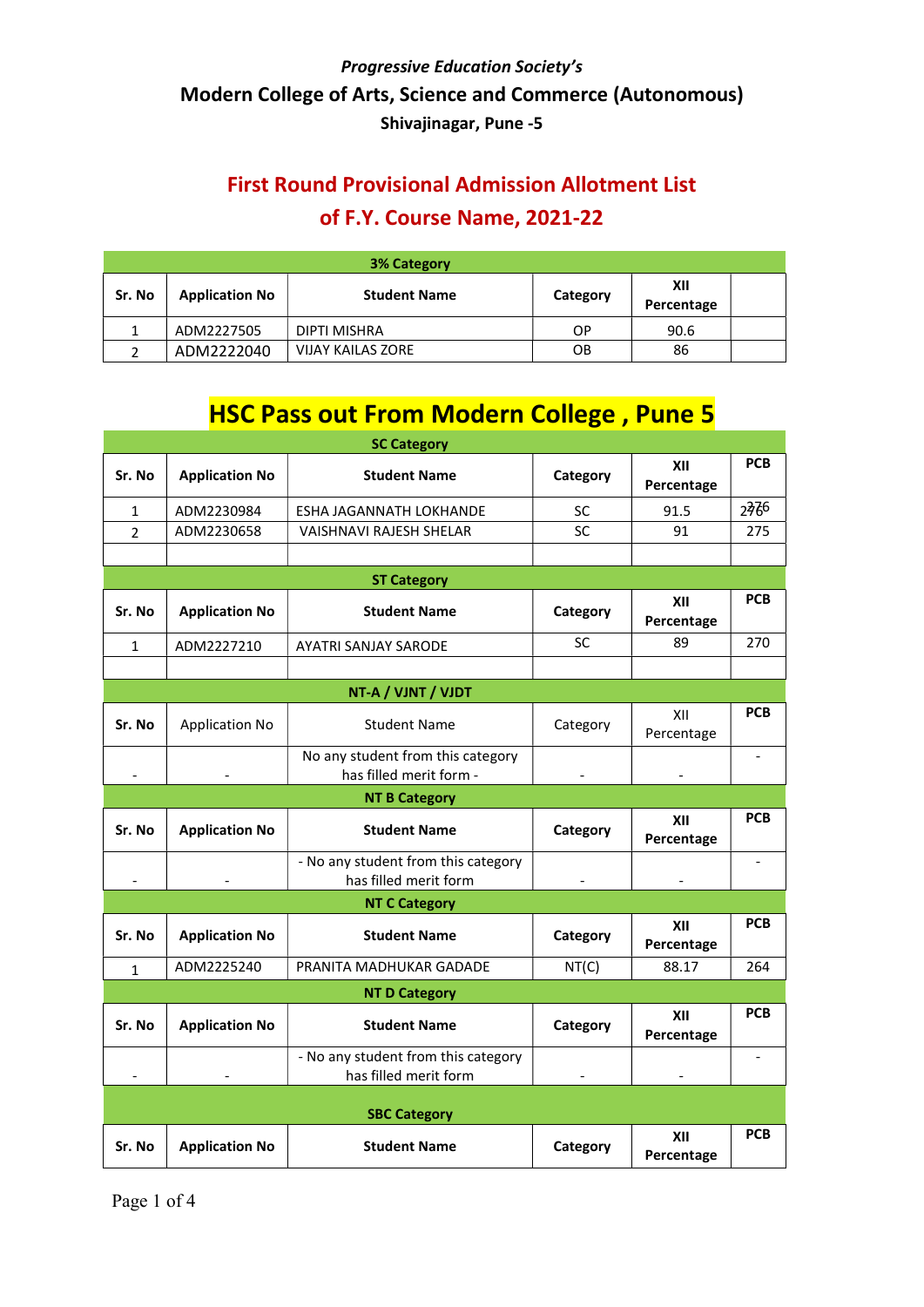### First Round Provisional Admission Allotment List

### of F.Y. Course Name, 2021-22

|                |                       | <b>OBC Category</b>          |            |                   |            |
|----------------|-----------------------|------------------------------|------------|-------------------|------------|
| Sr. No         | <b>Application No</b> | <b>Student Name</b>          | Category   | XII<br>Percentage | <b>PCB</b> |
| $\mathbf{1}$   | ADM2226457            | DEVANSH NANDKISHOR PACHADE   | OBC        | 89.83             | 275        |
| $\overline{2}$ | ADM2230677            | RUNALI DNYANESHWAR DOBALE    | <b>OBC</b> | 91.33             | 270        |
| 3              | ADM2225456            | SNEHAL MAHENDRA PATIL        | <b>OBC</b> | 90.33             | 268        |
|                |                       |                              |            |                   |            |
|                |                       | <b>EWS</b>                   |            |                   |            |
| Sr. No         | <b>Application No</b> | <b>Student Name</b>          | Category   | XII<br>Percentage | <b>PCB</b> |
| $\mathbf{1}$   | ADM2230946            | SHREYA VIJAY JADHAV          | <b>FWS</b> | 84.5              | 256        |
| $\mathfrak{p}$ | ADM2226209            | AISHWARYA DADA SHIVALE       | EWS        | 79.5              | 239        |
|                |                       |                              |            |                   |            |
|                |                       | <b>OPEN Category</b>         |            |                   |            |
| Sr. No         | <b>Application No</b> | <b>Student Name</b>          | Category   | XII<br>Percentage | <b>PCB</b> |
| $\mathbf{1}$   | ADM2228343            | <b>DEEPIKA PRADEEP</b>       | Open       | 94.2              | 282        |
| $\mathcal{P}$  | ADM2226719            | KUMUD RAMCHANDRA CHANDERE    | Open       | 91.5              | 276        |
| 3              | ADM2226733            | SHUBHANGEE SURESH KAGINKAR   | Open       | 92.2              | 270        |
| 4              | ADM2230744            | PRATIKSHA SAKHARAM CHAVAN    | Open       | 85.17             | 256        |
| 5              | ADM2222568            | <b>SURABHI SATISH THOPTE</b> | Open       | 82.5              | 256        |
| 6              | ADM2230705            | SAKSHI BABURAO SALVE         | Open       | 84.83             | 253        |
|                |                       |                              |            |                   |            |

## HSC Pass out From Other than Modern College, Pune 5

| <b>SC Category</b> |                       |                            |          |                   |            |  |
|--------------------|-----------------------|----------------------------|----------|-------------------|------------|--|
| Sr. No             | <b>Application No</b> | <b>Student Name</b>        | Category | XII<br>Percentage | <b>PCB</b> |  |
| 1                  | ADM2226881            | VAIBHAVI RAMESH BHANDARE   | SC.      | 94.67             | 286        |  |
| $\mathcal{P}$      | ADM2225872            | NIKITA MAHESH GAIKWAD      | SC       | 90.5              | 270        |  |
| 3                  | ADM2228182            | AYUSH ARUN SHINDE          | SC       | 88.67             | 263        |  |
|                    |                       |                            |          |                   |            |  |
| <b>ST Category</b> |                       |                            |          |                   |            |  |
|                    |                       |                            |          |                   |            |  |
| Sr. No             | <b>Application No</b> | <b>Student Name</b>        | Category | XII<br>Percentage | <b>PCB</b> |  |
| 1                  | ADM2226118            | SANDHYA BABASAHEB SONAWANE | SC       | 88.83             | 260        |  |
| $\mathcal{P}$      | ADM2221720            | TAKSHASHIL VINOD KOTANGALE | SC.      | 85.5              | 256        |  |
|                    |                       |                            |          |                   |            |  |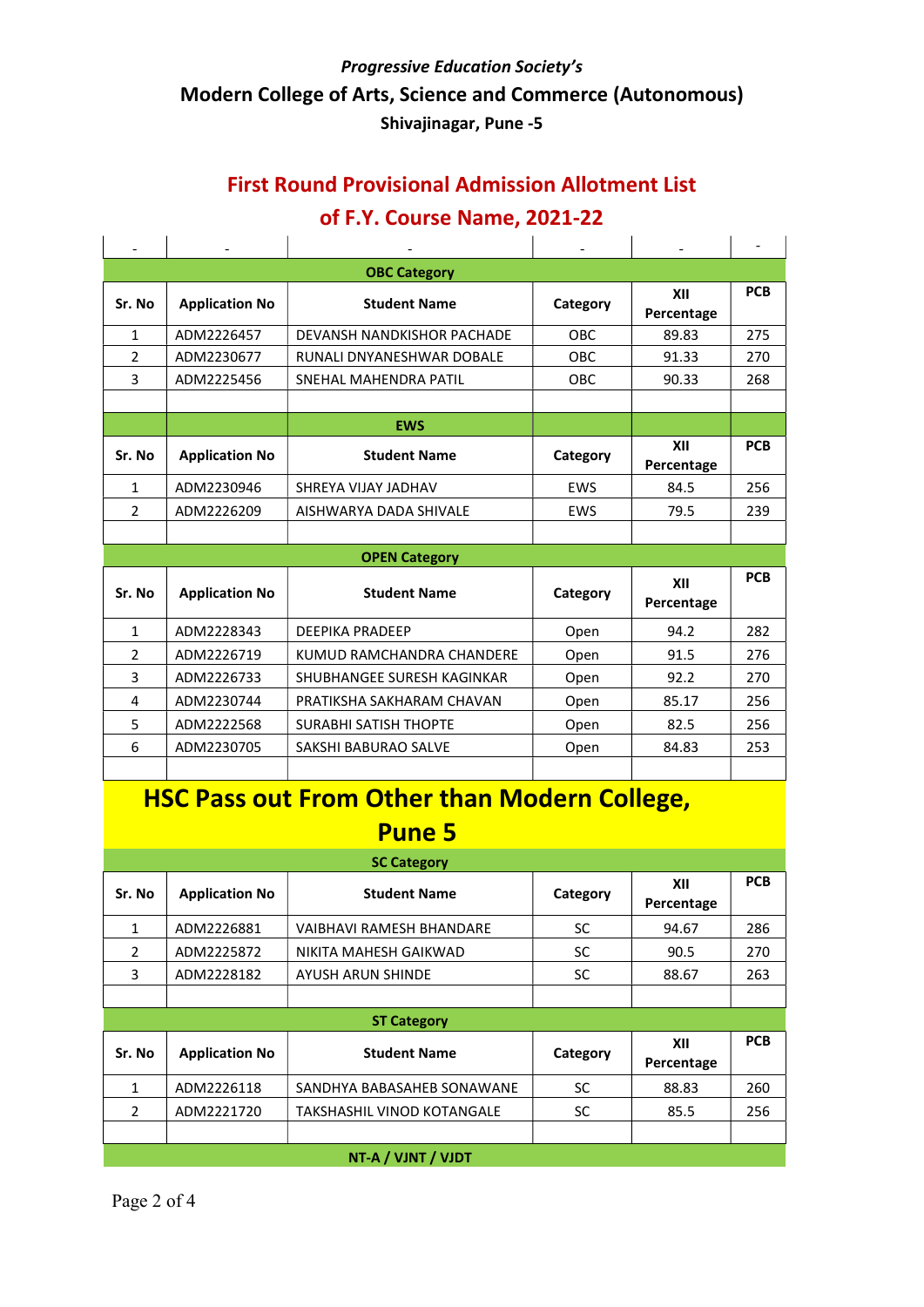## First Round Provisional Admission Allotment List of F.Y. Course Name, 2021-22

| Sr. No                       | <b>Application No</b> | <b>Student Name</b>                                          | Category   | XII               | <b>PCB</b> |
|------------------------------|-----------------------|--------------------------------------------------------------|------------|-------------------|------------|
|                              |                       |                                                              |            | Percentage        |            |
| $\mathbf{1}$                 | ADM2229958            | SAMIKSHA KESHAV JADHAO                                       | VJDT/NT(A) | 93.33             | 286        |
| Sr. No                       | <b>Application No</b> | <b>NT B Category</b><br><b>Student Name</b>                  | Category   | XII<br>Percentage | <b>PCB</b> |
| 1                            | ADM2224280            | ROHAN SANTOSH WAGHMARE                                       | NT(B)      | 92.5              | 282        |
|                              |                       | <b>NT C Category</b>                                         |            |                   |            |
| Sr. No                       | <b>Application No</b> | <b>Student Name</b>                                          | Category   | XII<br>Percentage | <b>PCB</b> |
| $\mathbf{1}$                 | ADM2229090            | AAKANKSHA BALAJI PATIL                                       | NT(C)      | 90.17             | 277        |
|                              |                       |                                                              |            |                   |            |
|                              |                       | <b>NT-D Category</b>                                         |            |                   |            |
| Sr No                        | <b>Application No</b> | <b>Student Name</b>                                          | Category   | XII<br>Percentage | <b>PCB</b> |
|                              |                       | - No any student from this category<br>has filled merit form |            |                   |            |
|                              |                       | <b>SBC Category</b>                                          |            |                   |            |
| Sr. No                       | <b>Application No</b> | <b>Student Name</b>                                          | Category   | XII<br>Percentage | <b>PCB</b> |
|                              |                       | - No any student from this category                          |            |                   |            |
| $\qquad \qquad \blacksquare$ |                       | has filled merit form                                        |            |                   |            |
|                              |                       | <b>OBC Category</b>                                          |            |                   |            |
| Sr. No                       | <b>Application No</b> | <b>Student Name</b>                                          | Category   | XII<br>Percentage | <b>PCB</b> |
| 1                            | ADM2227612            | PRATIKSHA POPAT LOKHANDE                                     | <b>OBC</b> | 94.67             | 291        |
| 2                            | ADM2223655            | SAKSHI RAVINDRA KALE                                         | OBC.       | 95.5              | 290        |
| 3                            | ADM2230549            | AYUSHI KRUSHNARAO THOTE                                      | <b>OBC</b> | 95.33             | 290        |
| 4                            | ADM2228856            | VAISHNAVI ANIL DEOTALE                                       | <b>OBC</b> | 95.33             | 288        |
| 5                            | ADM2224400            | PRASAD SAMBHAJI LANDAGE                                      | OBC        | 95.17             | 288        |
|                              |                       |                                                              |            |                   |            |
|                              |                       | <b>EWS Category</b>                                          |            |                   |            |
| Sr. No                       | <b>Application No</b> | <b>Student Name</b>                                          | Category   | XII<br>Percentage | <b>PCB</b> |
| $\mathbf{1}$                 | ADM2221189            | SHREYA KIRAN DORGE                                           | EWS        | 94.67             | 284        |
| $\overline{2}$               | ADM2222877            | ABHIJEET TUKARAM JAGTAP                                      | EWS        | 94.5              | 279        |
|                              |                       | <b>OPEN Category</b>                                         |            |                   |            |
| Sr. No                       | <b>Application No</b> | <b>Student Name</b>                                          | Category   | XII<br>Percentage | <b>PCB</b> |
| $\mathbf{1}$                 | ADM2222827            | SHRUTI SHANTANU BAWASKAR                                     | Open       | 93.67             | 293        |
| $\overline{2}$               | ADM2229411            | ANUSHKA SACHIN MANDEKAR                                      | Open       | 95.5              | 289        |